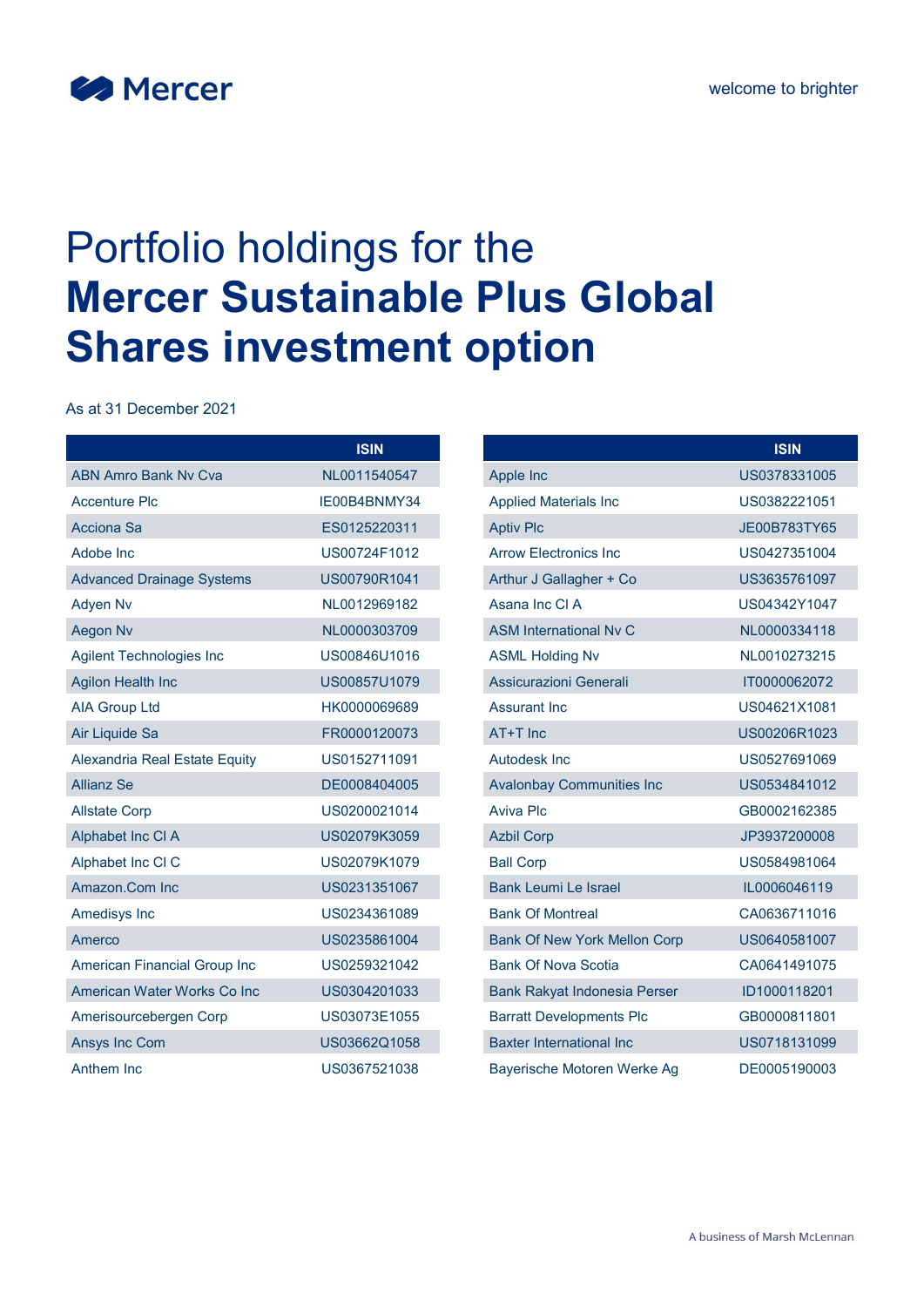|                                            | <b>ISIN</b>     |
|--------------------------------------------|-----------------|
| Bayerische Motoren Werke Prf<br>Preference | DE0005190037    |
| <b>BCE Inc</b>                             | CA05534B7604    |
| <b>Beiersdorf Ag</b>                       | DE0005200000    |
| Best Buy Co Inc                            | US0865161014    |
| <b>Best World International Ltd</b>        | ID:SG1DG3000004 |
| <b>Bio Rad Laboratories</b>                | US0905722072    |
| <b>Blackstone Inc.</b>                     | US09260D1072    |
| <b>Block Inc</b>                           | US8522341036    |
| <b>Bollore</b>                             | FR0000039299    |
| <b>Boston Properties Inc</b>               | US1011211018    |
| <b>Boston Scientific Corp</b>              | US1011371077    |
| <b>Bouygues Sa</b>                         | FR0000120503    |
| <b>Bright Horizons Family Solut</b>        | US1091941005    |
| <b>British Land Co Plc</b>                 | GB0001367019    |
| <b>Brookfield Renewable Partner Ltd</b>    | BMG162581083    |
| <b>BT Group Plc</b>                        | GB0030913577    |
| <b>Cadence Design Sys Inc</b>              | US1273871087    |
| <b>Cameco Corp</b>                         | CA13321L1085    |
| Can Imperial Bank of Commerce              | CA1360691010    |
| Canon Inc                                  | JP3242800005    |
| Capgemini Se                               | FR0000125338    |
| <b>Capital One Financial Corp</b>          | US14040H1059    |
| <b>Carrefour Sa</b>                        | FR0000120172    |
| <b>Carrier Global Corp</b>                 | US14448C1045    |
| <b>Cbre Group Inc</b>                      | US12504L1098    |
| Chocoladefabriken Lindt Pc                 | CH0010570767    |
| Chroma Ate Inc                             | TW0002360005    |
| <b>Chubb Ltd</b>                           | CH0044328745    |
| <b>Cigna Corp</b>                          | US1255231003    |
| <b>Cincinnati Financial Corp</b>           | US1720621010    |
| <b>Cisco Systems Inc</b>                   | US17275R1023    |

|                                | <b>ISIN</b>  |
|--------------------------------|--------------|
| Coca Cola Europacific Partners | GB00BDCPN049 |
| Coinbase Global Inc            | US19260Q1076 |
| Croda International Plc        | GB00BJFFLV09 |
| <b>Cummins Inc</b>             | US2310211063 |
| <b>Cyberark Software Ltd</b>   | IL0011334468 |
| Dai Nippon Printing Co Ltd     | JP3493800001 |
| Daimler Ag Registered Shares   | DE0007100000 |
| Daimler Truck Holding Ag       | DE000DTR0CK8 |
| Daito Trust Construct Co Ltd   | JP3486800000 |
| Daiwa House Industry Co Ltd    | JP3505000004 |
| Daiwa House                    | JP3046390005 |
| <b>Danaher Corp</b>            | US2358511028 |
| Darling Ingredients Inc        | US2372661015 |
| Deere + Co                     | US2441991054 |
| <b>Dell Technologies</b>       | US24703L2025 |
| <b>Delta Flectronics Inc.</b>  | TW0002308004 |
| Denso Corp                     | JP3551500006 |
| Deutsche Post Ag               | DE0005552004 |
| Deutsche Telekom Ag            | DE0005557508 |
| Eaton Corp Plc C               | IE00B8KQN827 |
| Ebay Inc                       | US2786421030 |
| Ecolab Inc                     | US2788651006 |
| <b>EDP Renovaveis Sa</b>       | ES0127797019 |
| Eisai Co Ltd                   | JP3160400002 |
| Eli Lilly + Co                 | US5324571083 |
| Elisa Oyi                      | FI0009007884 |
| <b>Epam Systems Inc</b>        | US29414B1044 |
| <b>EQT Ab</b>                  | SE0012853455 |
| <b>Equinix Inc</b>             | US29444U7000 |
| <b>Essential Utilities Inc</b> | US29670G1022 |
| Essilorluxottica C             | FR0000121667 |
| Estee Lauder Companies CI A Co | US5184391044 |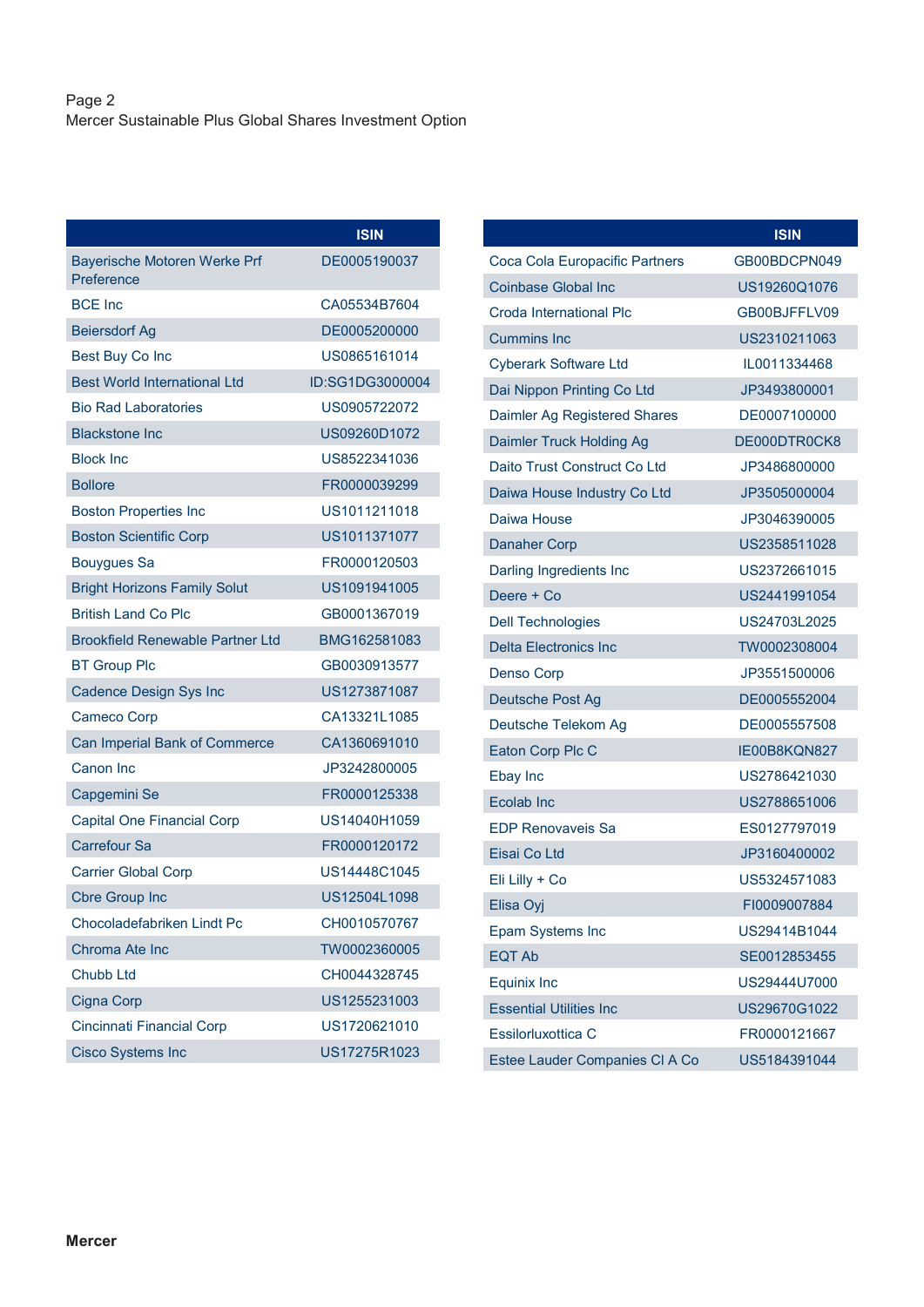# Page 3 Mercer Sustainable Plus Global Shares Investment Option

|                                          | <b>ISIN</b>  |  |
|------------------------------------------|--------------|--|
| Etsy Inc                                 | US29786A1060 |  |
| <b>Eversource Energy</b>                 | US30040W1080 |  |
| Evoqua Water Technologies Co             | US30057T1051 |  |
| <b>Expeditors Intl Wash Inc</b>          | US3021301094 |  |
| Extra Space Storage Inc                  | US30225T1025 |  |
| <b>Ferguson Plc</b>                      | JE00BJVNSS43 |  |
| <b>First Republic Bank</b>               | US33616C1009 |  |
| <b>First Solar Inc</b>                   | US3364331070 |  |
| Fischer (Georg) Reg                      | CH0001752309 |  |
| <b>Ford Motor Co</b>                     | US3453708600 |  |
| <b>Franklin Resources Inc</b>            | US3546131018 |  |
| <b>Fujifilm Holdings Corp</b>            | JP3814000000 |  |
| <b>Fujitsu Ltd</b>                       | JP3818000006 |  |
| Gea Group Ag                             | DE0006602006 |  |
| Geberit Ag                               | CH0030170408 |  |
| Gecina Sa                                | FR0010040865 |  |
| <b>General Motors Co</b>                 | US37045V1008 |  |
| <b>Genus Plc</b>                         | GB0002074580 |  |
| Givaudan                                 | CH0010645932 |  |
| <b>Gjensidige Forsikring Asa</b>         | NO0010582521 |  |
| Globe Life Inc                           | US37959E1029 |  |
| <b>GLP J Reit</b>                        | JP3047510007 |  |
| <b>Godaddy Inc</b>                       | US3802371076 |  |
| Grameenphone Ltd                         | BD0001GP0004 |  |
| <b>Great West Lifeco Inc</b>             | CA39138C1068 |  |
| <b>Halma Plc</b>                         | GB0004052071 |  |
| <b>Hartford Financial Services Group</b> | US4165151048 |  |
| <b>Health Catalyst Inc</b>               | US42225T1079 |  |
| Henkel Ag + Co KGAA                      | DE0006048408 |  |
| <b>Henry Schein Inc</b>                  | US8064071025 |  |
| <b>Hershey Co</b>                        | US4278661081 |  |
| <b>Hewlett Packard Enterprise</b>        | US42824C1099 |  |

|                                  | <b>ISIN</b>  |
|----------------------------------|--------------|
| <b>Hikma Pharmaceuticals Plc</b> | GB00B0LCW083 |
| Host Hotels + Resorts Inc        | US44107P1049 |
| HP Inc.                          | US40434L1052 |
| Hubbell Inc.                     | US4435106079 |
| Husqvarna Ab                     | SE0001662230 |
| <b>Hydro One Ltd</b>             | CA4488112083 |
| IA Financial Corp Inc            | CA45075F1043 |
| Iberdrola Sa                     | ES0144580Y14 |
| <b>Idex Corp</b>                 | US45167R1041 |
| <b>IHS Markit Ltd</b>            | BMG475671050 |
| Illumina Inc                     | US4523271090 |
| <b>Incyte Corp</b>               | US45337C1027 |
| Industria De Diseno Textil       | ES0148396007 |
| <b>Industrivarden Ab A Shs</b>   | SE0000190126 |
| Industrivarden Ab C Shs          | SE0000107203 |
| Inmode Ltd                       | IL0011595993 |
| Insulet Corp C                   | US45784P1012 |
| Intercontinental Hotels Grou     | GB00BHJYC057 |
| Interpublic Group Of Cos Inc     | US4606901001 |
| <b>Intertek Group Plc</b>        | GB0031638363 |
| Intl Business Machines Corp      | US4592001014 |
| <b>Intuit Inc</b>                | US4612021034 |
| Intuitive Surgical Inc           | US46120F6023 |
| <b>Invesco Ltd</b>               | BMG491BT1088 |
| <b>Investor Ab A Shs</b>         | SE0015811955 |
| <b>Investor Ab B Shs</b>         | SE0015811963 |
| <b>Iron Mountain Inc</b>         | US46284V1017 |
| <b>Isracard Ltd</b>              | IL0011574030 |
| <b>Israel Discount Bank</b>      | IL0006912120 |
| <b>Itron Inc Common Stock</b>    | US4657411066 |
| Japan Post Bank Co Ltd           | JP3946750001 |
| Japan Post Insurance Co Ltd      | JP3233250004 |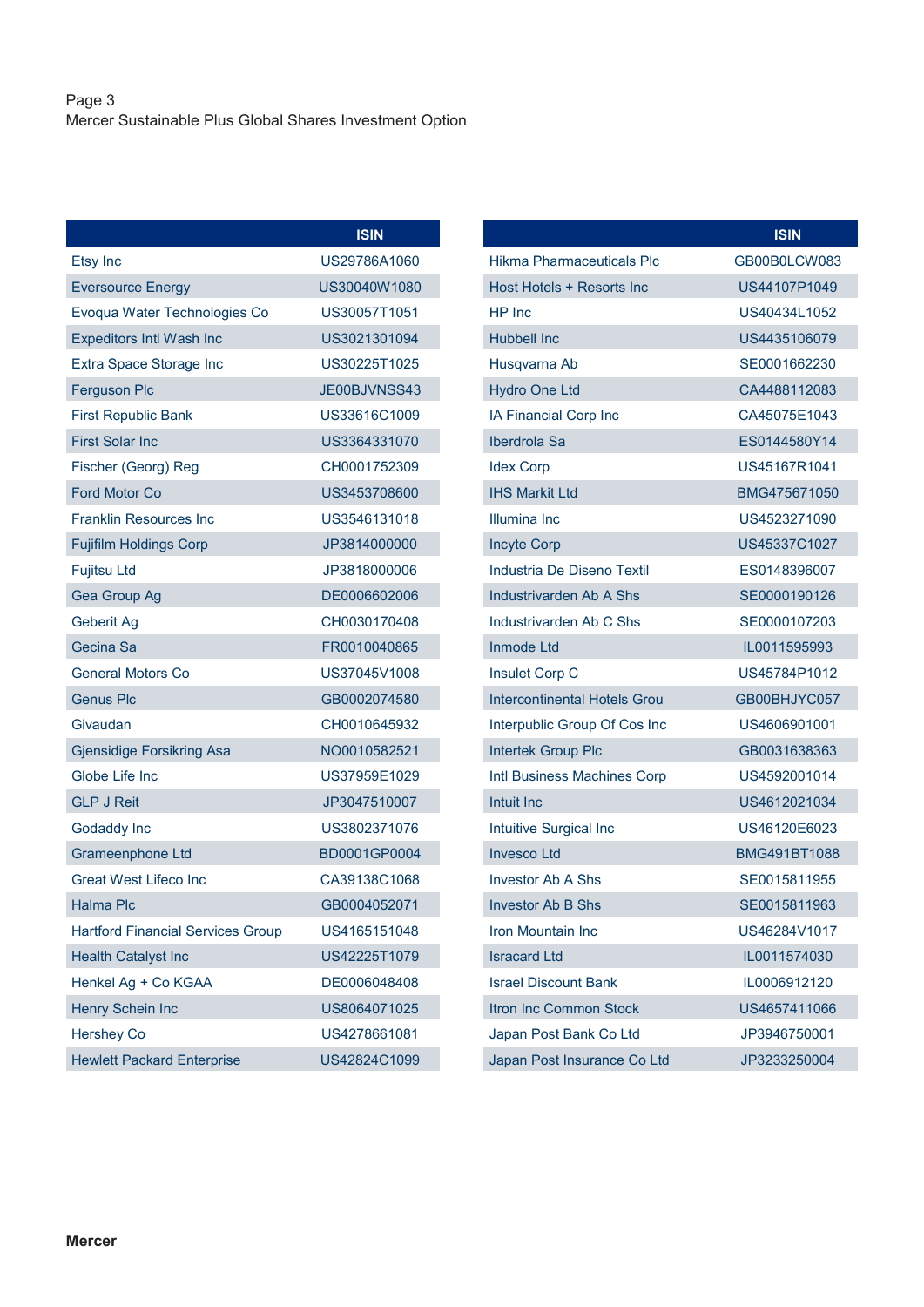## Page 4 Mercer Sustainable Plus Global Shares Investment Option

|                                     | <b>ISIN</b>  |
|-------------------------------------|--------------|
| Japan Real Estate Investment        | JP3027680002 |
| Jeronimo Martins                    | PTJMT0AE0001 |
| Johnson + Johnson                   | US4781601046 |
| <b>Johnson Controls Internation</b> | IE00BY7QL619 |
| <b>Johnson Matthey Plc</b>          | GB00BZ4BQC70 |
| Jpmorgan Chase + Co                 | US46625H1005 |
| <b>Juniper Networks Inc</b>         | US48203R1041 |
| Katitas Co Ltd                      | JP3932950003 |
| <b>KBC Group Nv</b>                 | BE0003565737 |
| <b>KDDI Corp</b>                    | JP3496400007 |
| Kerry Group Plc A                   | IE0004906560 |
| Kesko Oyj B Shs                     | FI0009000202 |
| <b>Keyence Corp</b>                 | JP3236200006 |
| <b>Keysight Technologies</b>        | US49338L1035 |
| <b>Kingfisher Plc</b>               | GB0033195214 |
| Kinnevik Ab B                       | SE0015810247 |
| Klepierre                           | FR0000121964 |
| Koninklijke Ahold Delhaize N        | NL0011794037 |
| Koninklijke Dsm Nv                  | NL0000009827 |
| <b>Kubota Corp</b>                  | JP3266400005 |
| Kuehne Nagel Intl Ag                | CH0025238863 |
| Kurita Water Industries Ltd         | JP3270000007 |
| I Oreal                             | FR0000120321 |
| Laboratory Crp Of Amer HIdgs        | US50540R4092 |
| Landis Gyr Group Ag                 | CH0371153492 |
| Laureate Education Inc A            | US5186132032 |
| Legal + General Group Plc           | GB0005603997 |
| <b>Liberty Global Plc A</b>         | GB00B8W67662 |
| Liberty Global Plc C                | GB00B8W67B19 |
| <b>Lincoln National Corp</b>        | US5341871094 |
| Linde Plc                           | IE00BZ12WP82 |
| <b>Loblaw Companies Ltd</b>         | CA5394811015 |

|                                     | <b>ISIN</b>  |
|-------------------------------------|--------------|
| <b>Lucid Group Inc</b>              | US5494981039 |
| Lumen Technologies Inc              | US5502411037 |
| $M + G$ Plc                         | GB00BKFB1C65 |
| <b>Mapletree Logistics Trust</b>    | SG1S03926213 |
| Marketaxess Holdings Inc            | US57060D1081 |
| Mastercard Inc A                    | US57636Q1040 |
| <b>Mazda Motor Corp</b>             | JP3868400007 |
| <b>Mcdonald S Corp</b>              | US5801351017 |
| Mediatek Inc                        | TW0002454006 |
| <b>Medipal Holdings Corp</b>        | JP3268950007 |
| Medtronic Plc                       | IE00BTN1Y115 |
| Mercadolibre Inc.                   | US58733R1023 |
| <b>Mercury Nz Ltd</b>               | NZMRPE0001S2 |
| <b>Metlife Inc</b>                  | US59156R1086 |
| <b>Mettler Toledo International</b> | US5926881054 |
| <b>Microsoft Corp</b>               | US5949181045 |
| Mimecast I td                       | GB00BYT5JK65 |
| <b>Mips Ab</b>                      | SE0009216278 |
| Misumi Group Inc                    | JP3885400006 |
| Mizrahi Tefahot Bank Ltd            | IL0006954379 |
| <b>Motorola Solutions Inc</b>       | US6200763075 |
| Mowi Asa                            | NO0003054108 |
| MS+AD Insurance Group Holding       | JP3890310000 |
| Nasdaq Inc                          | US6311031081 |
| <b>National Vision Holdings Inc</b> | US63845R1077 |
| <b>Netapp Inc</b>                   | US64110D1046 |
| <b>News Corp</b>                    | US65249B1098 |
| <b>Nexity</b>                       | FR0010112524 |
| Nextera Energy Inc                  | US65339F1012 |
| Nibe Industrier Ab                  | SE0015988019 |
| <b>Nidec Corp</b>                   | JP3734800000 |
| <b>Nike Inc</b>                     | US6541061031 |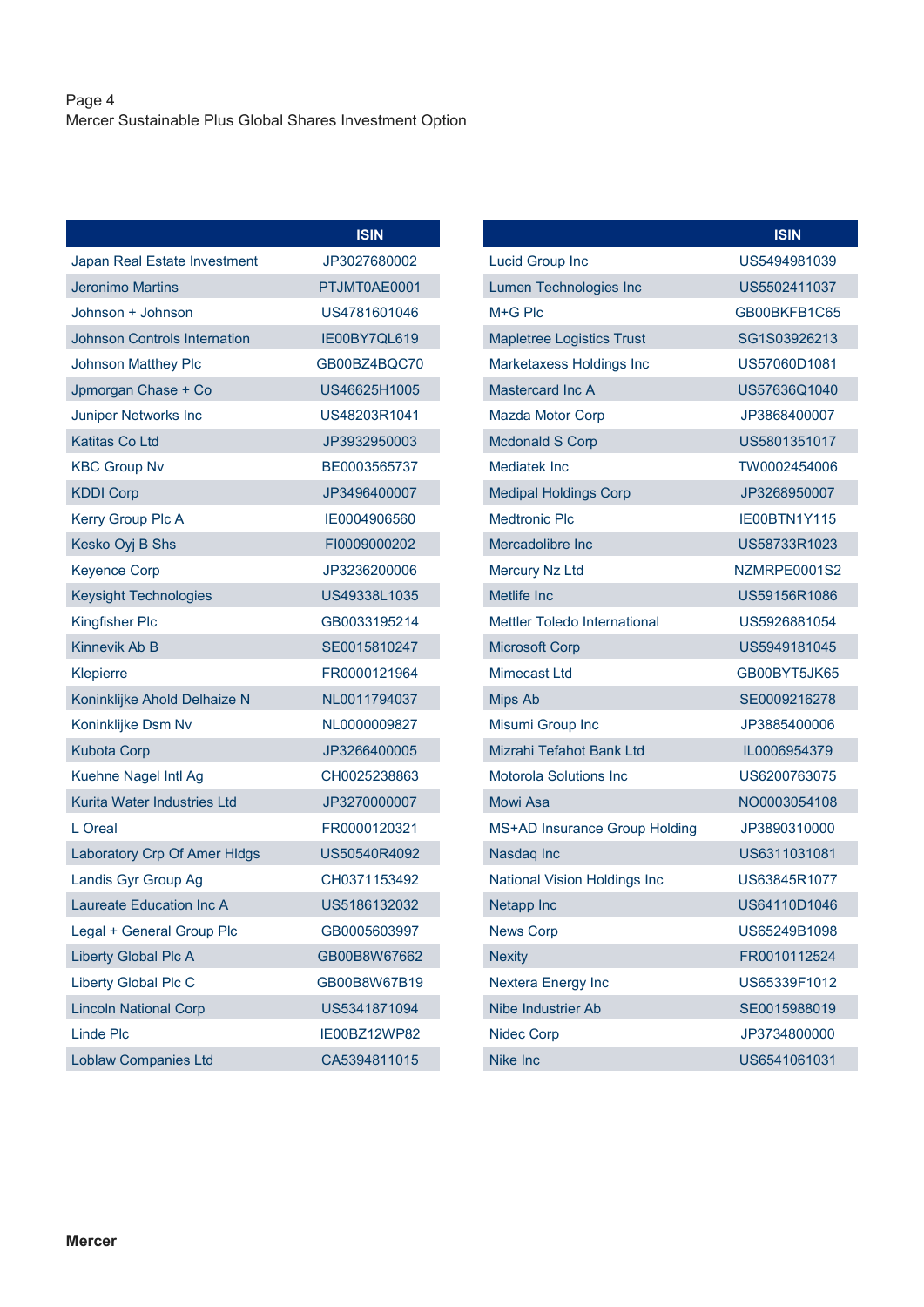## Page 5 Mercer Sustainable Plus Global Shares Investment Option

|                                          | <b>ISIN</b>  |
|------------------------------------------|--------------|
| Nippon Prologis Reit Inc                 | JP3047550003 |
| Nippon Telegraph + Telephone             | JP3735400008 |
| Niu Technologies Spons                   | US65481N1000 |
| Nn Group Nv                              | NL0010773842 |
| Nomad Foods Ltd                          | VGG6564A1057 |
| Nomura Real Estate Holdings              | JP3762900003 |
| Nomura Research Institute Lt             | JP3762800005 |
| Novo Nordisk A/S                         | DK0060534915 |
| Novozymes A/S B                          | DK0060336014 |
| <b>NTT Data Corp</b>                     | JP3165700000 |
| <b>Nvidia Corp</b>                       | US67066G1040 |
| Obayashi Corp                            | JP3190000004 |
| <b>Old Mutual Ltd</b>                    | ZAE000255360 |
| <b>Omnicom Group</b>                     | US6819191064 |
| <b>Onemain Holdings Inc</b>              | US68268W1036 |
| <b>Oracle Corp</b>                       | US68389X1054 |
| <b>Oriental Land Co Ltd</b>              | JP3198900007 |
| Orpea                                    | FR0000184798 |
| Orsted A/S                               | DK0060094928 |
| Paychex Inc                              | US7043261079 |
| Pennon Group Plc                         | GB00BNNTLN49 |
| <b>Pentair Plc</b>                       | IE00BLS09M33 |
| Persimmon Plc                            | GB0006825383 |
| <b>PGT</b> Innovations Inc               | US69336V1017 |
| Popular Inc                              | PR7331747001 |
| Porsche Automobil Hldg Prf<br>Preference | DE000PAH0038 |
| Poste Italiane Spa                       | IT0003796171 |
| Power Assets Holdings Ltd                | HK0006000050 |
| Power Corp Of Canada                     | CA7392391016 |
| Powerschool Holdings Inc A C             | US73939C1062 |
| <b>Principal Financial Group</b>         | US74251V1026 |

|                                 | <b>ISIN</b>  |
|---------------------------------|--------------|
| Procter + Gamble Co             | US7427181091 |
| Prologis Inc                    | US74340W1036 |
| <b>Prosus Ny Comm</b>           | NL0013654783 |
| Proximus                        | BE0003810273 |
| <b>Prudential Financial Inc</b> | US7443201022 |
| <b>Prudential Plc</b>           | GB0007099541 |
| PTC Inc                         | US69370C1009 |
| <b>Public Storage</b>           | US74460D1090 |
| <b>Publicis Groupe</b>          | FR0000130577 |
| Quebecor Inc CI B               | CA7481932084 |
| Raiffeisen Bank International   | AT0000606306 |
| <b>Randstad Nv</b>              | NL0000379121 |
| Rapid7 Inc                      | US7534221046 |
| <b>Regency Centers Corp</b>     | US7588491032 |
| <b>Regions Financial Corp</b>   | US7591EP1005 |
| Renault Sa                      | FR0000131906 |
| <b>Ricoh Co Ltd</b>             | JP3973400009 |
| Rivian Automotive Inc.          | US76954A1034 |
| <b>Robert Half Intl Inc</b>     | US7703231032 |
| <b>Robinhood Markets Inc</b>    | US7707001027 |
| Roche Holding Ag                | CH0012032113 |
| Roche Holding Ag Genusschein    | CH0012032048 |
| <b>Rockwell Automation Inc.</b> | US7739031091 |
| Roper Technologies Inc          | US7766961061 |
| Royal Bank Of Canada            | CA7800871021 |
| Safaricom Plc                   | KE1000001402 |
| Sainsbury (J) Plc               | GB00B019KW72 |
| Samsung Sdi Co Ltd              | KR7006400006 |
| Sap Se                          | DE0007164600 |
| Schneider Electric Se           | FR0000121972 |
| <b>Scsk Corp</b>                | JP3400400002 |
| Seagate Technology Holdings C   | IE00BKVD2N49 |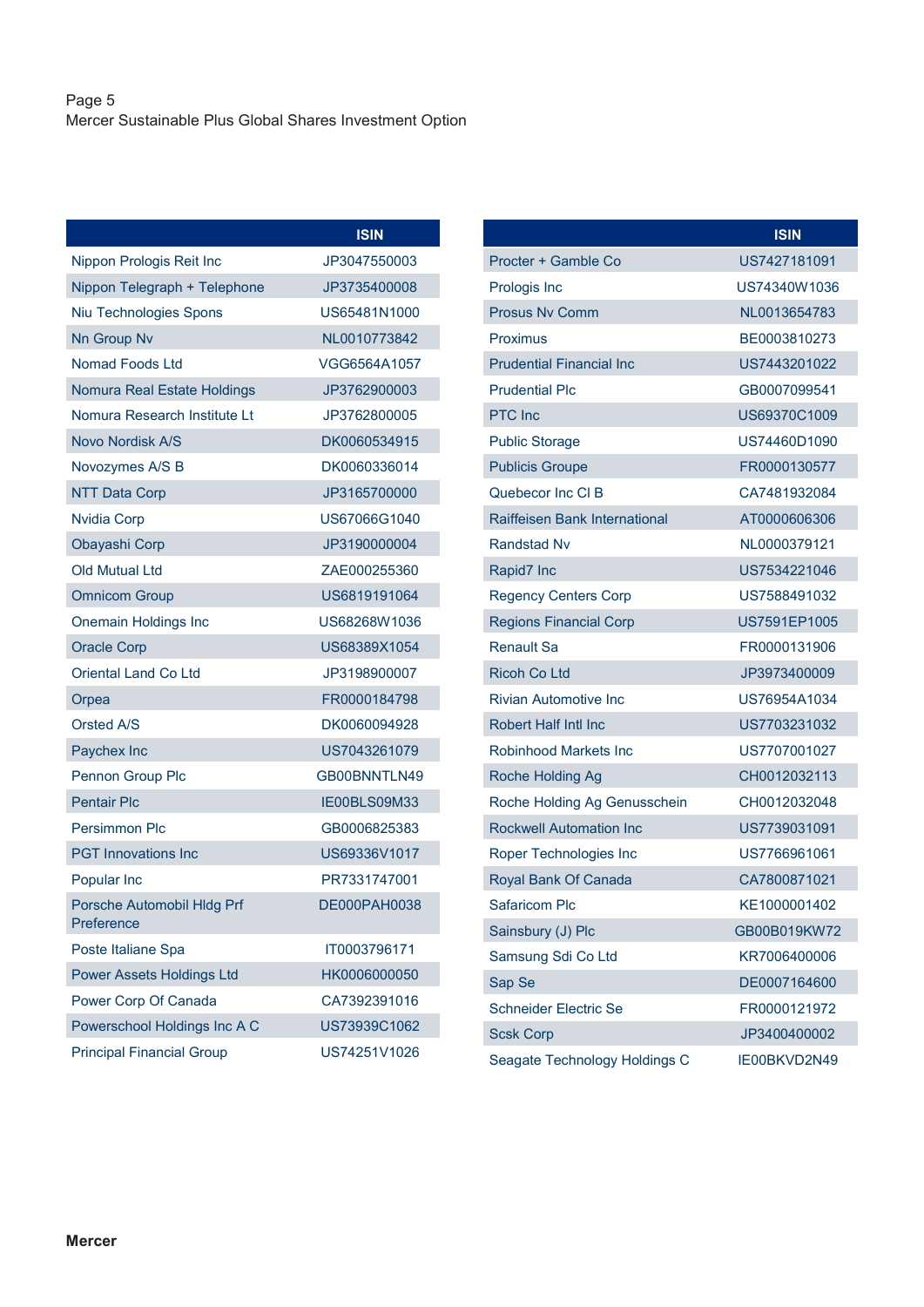## Page 6 Mercer Sustainable Plus Global Shares Investment Option

|                                     | <b>ISIN</b>  |
|-------------------------------------|--------------|
| Securitas Ab B Shs                  | SE0000163594 |
| Seek Ltd                            | AU000000SEK6 |
| Segro Plc                           | GB00B5ZN1N88 |
| Sekisui Chemical Co Ltd             | JP3419400001 |
| Sekisui House Ltd                   | JP3420600003 |
| Severn Trent Plc C                  | GB00B1FH8J72 |
| Shenzhen Mindray Bio Medic          | CNE100003G67 |
| <b>Shimizu Corp</b>                 | JP3358800005 |
| <b>Shriram Transport Finance</b>    | INE721A01013 |
| Siemens Ag                          | DE0007236101 |
| Siemens Gamesa Renewable Ene        | ES0143416115 |
| <b>Signature Bank</b>               | US82669G1040 |
| <b>Signify Nv Co</b>                | NL0011821392 |
| <b>Singapore Tech Engineering</b>   | SG1F60858221 |
| Skanska Ab                          | SE0000113250 |
| Societe Generale Sa                 | FR0000130809 |
| Sofi Technologies Inc               | US83406F1021 |
| Sofina Common Stock                 | BE0003717312 |
| Solaredge Technologies Inc          | US83417M1045 |
| Sompo Holdings Inc                  | JP3165000005 |
| Sonova Holding Ag                   | CH0012549785 |
| <b>Spark New Zealand Ltd</b>        | NZTELE0001S4 |
| <b>Spirax Sarco Engineering Plc</b> | GB00BWFGQN14 |
| St James S Place Plc                | GB0007669376 |
| <b>Stantec Inc</b>                  | CA85472N1096 |
| <b>Stellantis Nv</b>                | NL00150001Q9 |
| <b>Steris Plc</b>                   | IE00BFY8C754 |
| <b>Sun Communities Inc</b>          | US8666741041 |
| <b>Sun Life Financial Inc</b>       | CA8667961053 |
| Sunrun Inc                          | US86771W1053 |
| Suntory Beverage + Food Ltd         | JP3336560002 |
| <b>Svb Financial Group</b>          | US78486Q1013 |

|                                     | <b>ISIN</b>  |
|-------------------------------------|--------------|
| Swatch Group Ag                     | CH0012255144 |
| <b>Swire Properties Ltd</b>         | HK0000063609 |
| <b>Swiss Prime Site Reg</b>         | CH0008038389 |
| Swisscom Ag                         | CH0008742519 |
| <b>Symrise Ag</b>                   | DE000SYM9999 |
| <b>Synopsys Inc</b>                 | US8716071076 |
| <b>T Mobile Us Inc</b>              | US8725901040 |
| T Rowe Price Group Inc              | US74144T1088 |
| T+D Holdings Inc                    | JP3539220008 |
| <b>Taiwan Semiconductor Sp</b>      | US8740391003 |
| <b>Takeda Pharmaceutical Co Ltd</b> | JP3463000004 |
| <b>Target Corp</b>                  | US87612E1064 |
| <b>TE Connectivity Ltd</b>          | CH0102993182 |
| Tele2 Ab B Shs                      | SF0005190238 |
| <b>Telefonica Sa</b>                | ES0178430E18 |
| Telia Co Ab                         | SE0000667925 |
| <b>Telstra Corp Ltd</b>             | AU000000TLS2 |
| Telus Corp Com (Non Canadian)       | CA87971M1032 |
| <b>Telus Corp</b>                   | CA87971M1032 |
| <b>Terumo Corp</b>                  | JP3546800008 |
| Tesla Inc                           | US88160R1014 |
| Tetra Tech Inc                      | US88162G1031 |
| <b>Texas Instruments Inc</b>        | US8825081040 |
| Thermo Fisher Scientific Inc        | US8835561023 |
| <b>Thomson Reuters Corp</b>         | CA8849037095 |
| <b>TJX Companies Inc</b>            | US8725401090 |
| <b>Tokyo Electron Ltd</b>           | JP3571400005 |
| <b>Toppan Inc</b>                   | JP3629000005 |
| <b>Toronto Dominion Bank</b>        | CA8911605092 |
| <b>Toto Ltd</b>                     | JP3596200000 |
| <b>Tractor Supply Company</b>       | US8923561067 |
| <b>Trane Technologies Plc</b>       | IE00BK9ZQ967 |